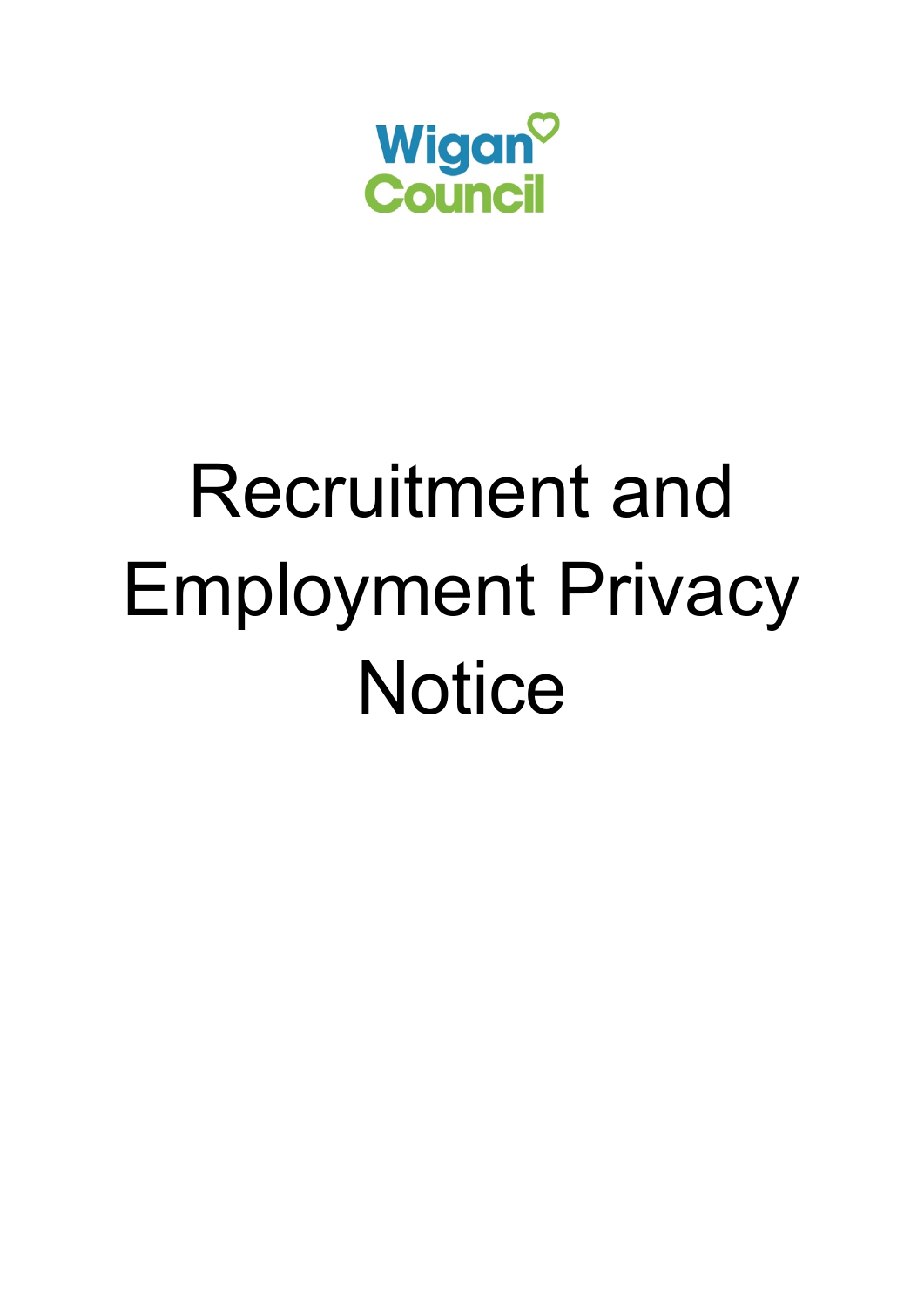| Document control     |                                                  |          |
|----------------------|--------------------------------------------------|----------|
| Document title       | <b>Recruitment and Employment Privacy Notice</b> |          |
| Purpose              |                                                  |          |
| Author               |                                                  |          |
| Date of publication  |                                                  |          |
| Valid until          | 16th December 2020                               |          |
| Owner/responsibility | Lisa Selby / Alison Hibbert                      |          |
| <b>Distribution</b>  | LanConsent/Other                                 |          |
| Version              | Date                                             | Comments |
| Version 1.0          |                                                  |          |
| Version 2.0          | 03.18                                            |          |
| Version 3.0          | 16.12.19                                         |          |
| Version 4.0          | 25.08.21                                         |          |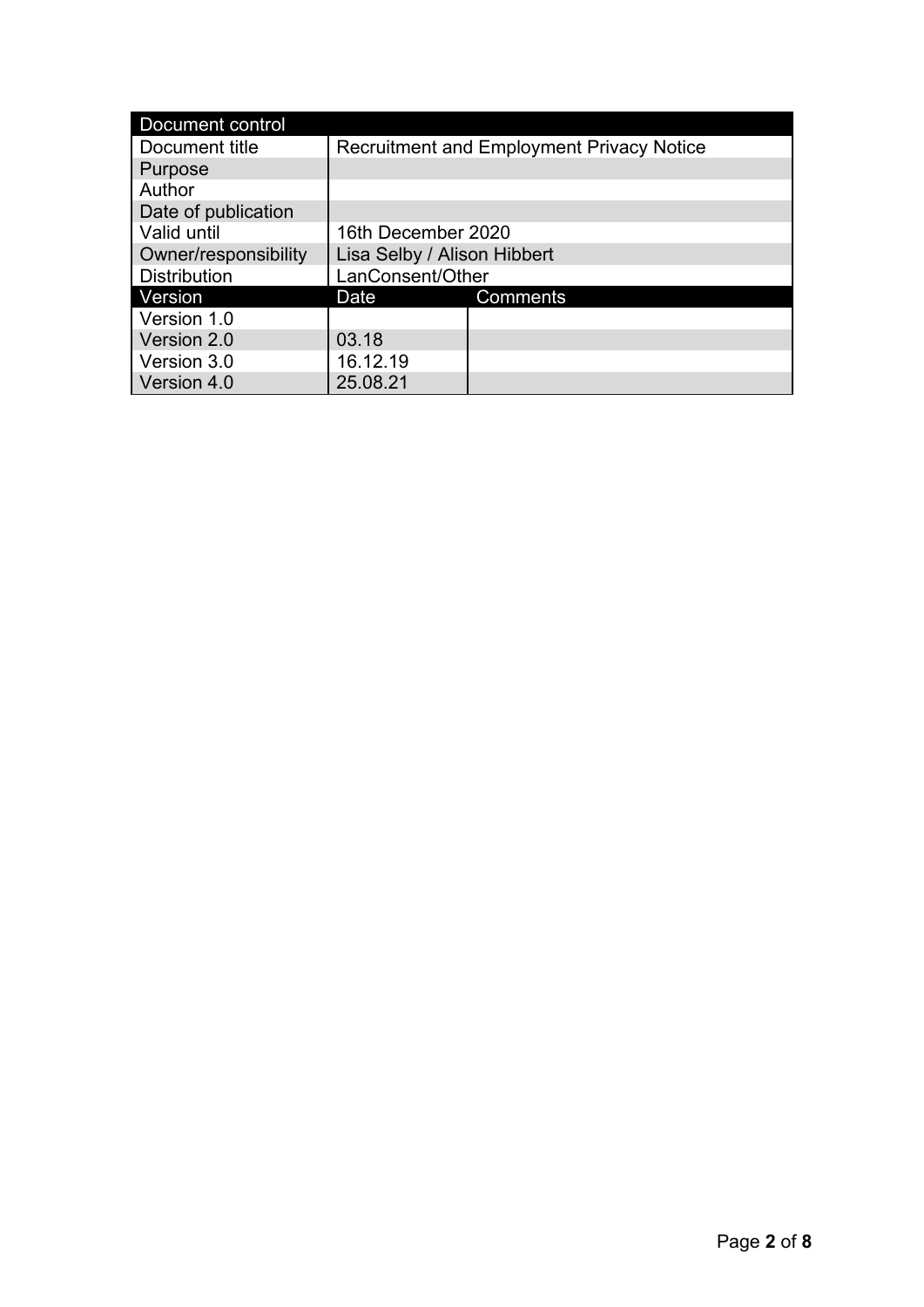

# **Recruitment and Employment Privacy Notice**

Wigan Council ("a data controller") is committed to protecting the privacy and security of your personal information.

Our core obligations under the general data protection regulations (GDPR) and commitments are set out in the [Council's primary privacy notice.](https://www.wigan.gov.uk/privacynotices)

# **This notice provides additional privacy information for:**

- Applicants
- Employees (and former employees)
- Workers (including agency, casual and contracted staff); volunteers
- Trainees and those carrying out work experience

# **It describes how we collect, use and share personal information about you:**

- Before, during and after your working relationship with us ends and
- The types of personal information we need to process, including information the law describes as 'special' because of its sensitivity.

It is important that you read this notice, together with any other privacy information so that you are aware of how and why we use your personal information.

#### **Purpose(s)**

The main purposes for processing your personal information are:

- Undertaking pre-employment and verification checks during the recruitment process
- In the recruitment decision-making process including internal recruitment
- Determining / reviewing the terms on which you work for us
- Checking you are legally entitled to work in the UK
- Paying you and, if you are an employee, deducting tax and national insurance contributions
- Processing and liaising with your pension provider
- Administering the contract that we have entered into with you
- Business management and planning including accounting and auditing
- Conducting performance reviews, managing performance and determining performance requirements
- Making decisions about salary reviews and compensation
- Assessing qualifications for a particular job or task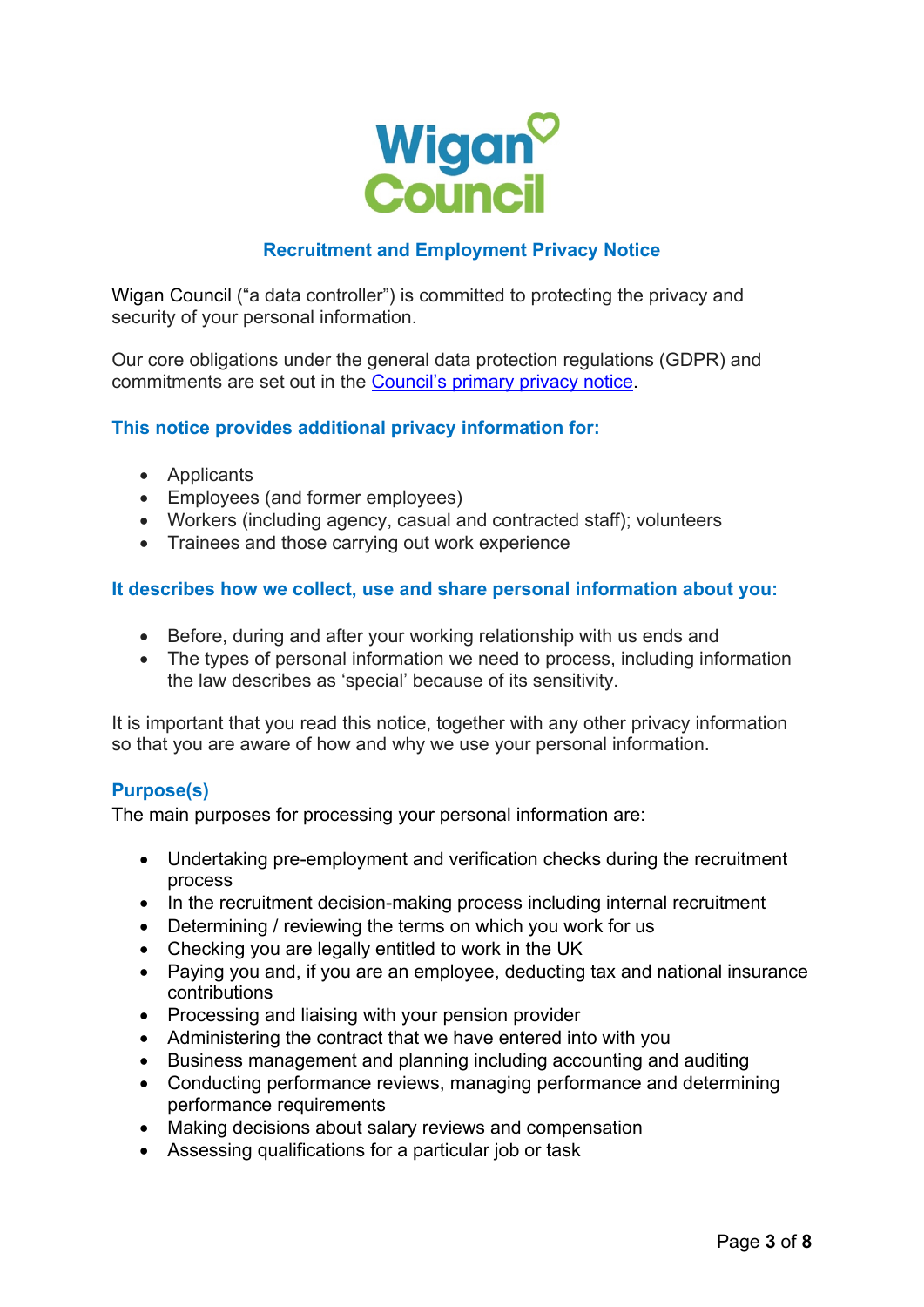- Gathering evidence for possible grievance, capability, sickness absence management or disciplinary hearings
- Making decisions about your continued employment or engagement
- Making arrangements for the termination of our working relationship
- Education, training and development requirements
- Dealing with legal disputes involving you, or other employees, workers and contractors, including accidents at work
- Ascertaining your fitness to work
- Managing absence
- Complying with health and safety obligations and public access legislation
- To prevent fraud, including sharing and matching of personal information for the national fraud initiative
- To conduct data analytics studies to review and better understand employee retention and turnover rates
- For equal opportunities and monitoring purposes
- To offer you work-related benefits and support and networking opportunities.

# **Categories of personal data**

In order to carry out activities and obligations as an employer we process personal information in relation to:

- Personal contact details such as name, title, addresses, telephone numbers, and personal email addresses
- Personal demographics (including date of birth, gender, marital status, civil partnerships)
- Contact details such as names, addresses, personal e-mail address, telephone numbers next of kin and Emergency contact(s)
- Recruitment records (including CV, application form, references, preemployment and verification checks e.g. copy of qualifications, driving licence, passport)
- Employment records (including your workplace, start date, job title, national insurance number, training records, reviews, professional memberships, proof of eligibility to work in the UK and security checks)
- Bank account details, payroll records and tax/national insurance status information
- Salary, annual leave, pension and benefits information
- Statutory deduction information such as student loans and court orders
- Performance information including My Time records
- Disciplinary and grievance information
- Photographs, CCTV footage and other information obtained through electronic means such as swipe card records
- Information about your use of our information and communications systems
- Health and Safety information such as accident and incident reporting
- Details of whether you are serving or have served in the armed forces, including the area, or whether your partner or sibling(s) are serving members of the armed forces (but only where you have opted to provide this information)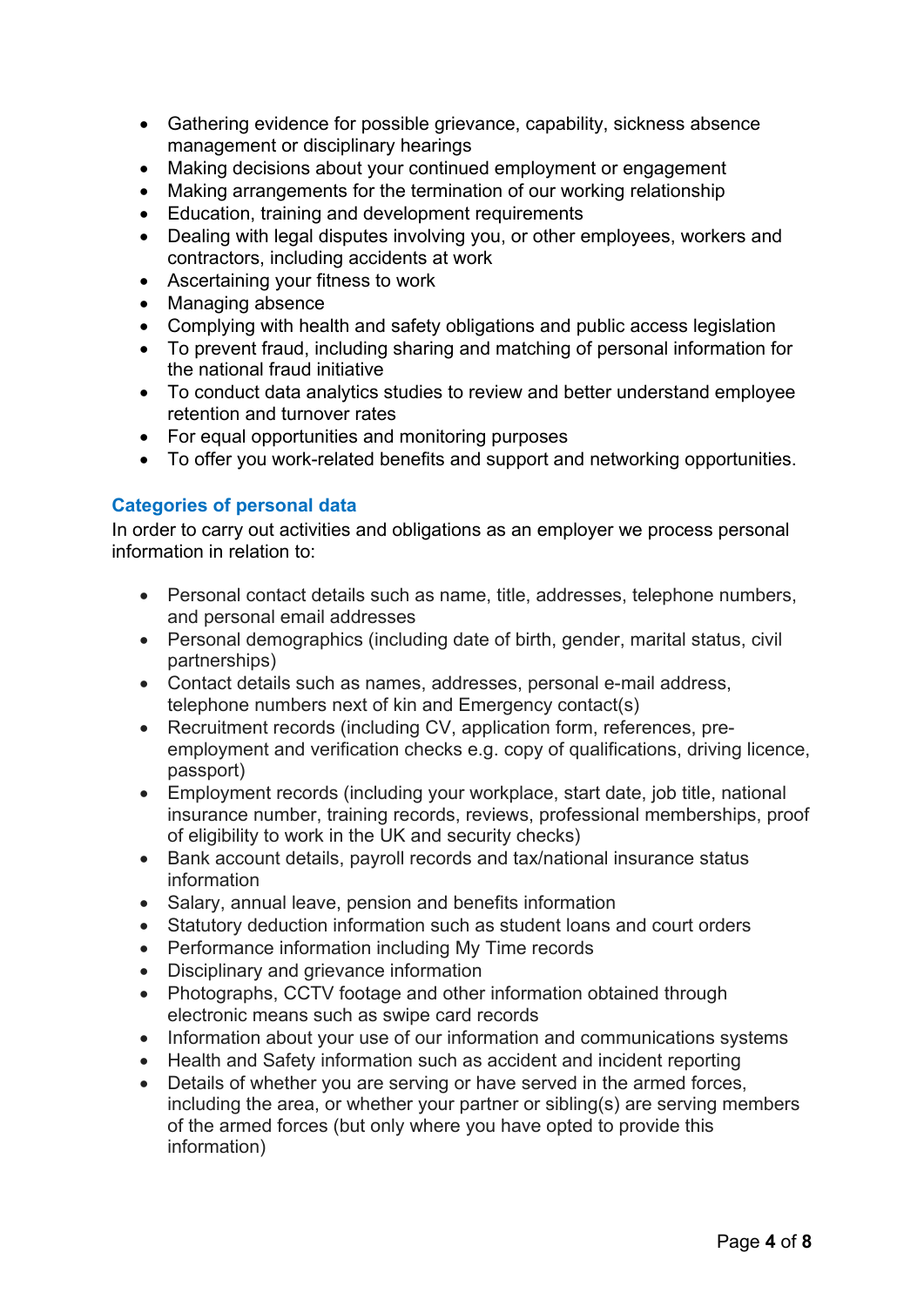• Location information where you have signed up to the lone worker app (but only where you have opted to use a location-based session and that session is active).

# **Special Categories**

We may also collect, store and use the following "special categories" of more sensitive personal information:

- Trade union membership (including complying with employment law and paying subscriptions)
- Information about your race or ethnicity, religious beliefs, sexual orientation and political opinions (including ensuring meaningful equal opportunities monitoring and reporting but only where you have opted to provide this data as part of your application for employment)
- Medical information including physical health or mental condition, sickness and occupational health records (including to comply with employment and other laws, ensure health and safety, assess fitness to work and monitor and manage absence) proof of covid vaccinations or medical exemption for job roles covered by The Health and Social Care Act 2008 (Regulated activities) (Amendment) (Coronavirus) Regulations 2021
- Offences (including alleged offences), criminal proceedings, outcomes and sentences.

We will only collect information about criminal convictions and covid vaccinations or medical exemption if it is appropriate for the employment role and where we are legally permitted to do so.

#### **The legal bases we rely on for processing your personal information are:**

- Entering into or performing obligations under your contract of employment
- security law or social protection law • Performing or exercising obligations or rights under employment law, social
- General legal obligations that we must meet
- Where it is needed to assess your working capacity on health grounds, subject to appropriate confidentiality safeguards
- Where it is needed in relation to exercising or defending legal rights (e.g. in relation to legal proceedings and claims)
- Legitimate interests provided that your interests and fundamental rights do not override those interests
- Fraud prevention and protection of public funds
- Compliance with any Court Order
- Consent where it is voluntarily provided and an optional support or service e.g. the Lone Worker App -Tonto, armed forces information, disability.

#### **Legitimate Interests**

Examples not directly incorporated within your contract of employment: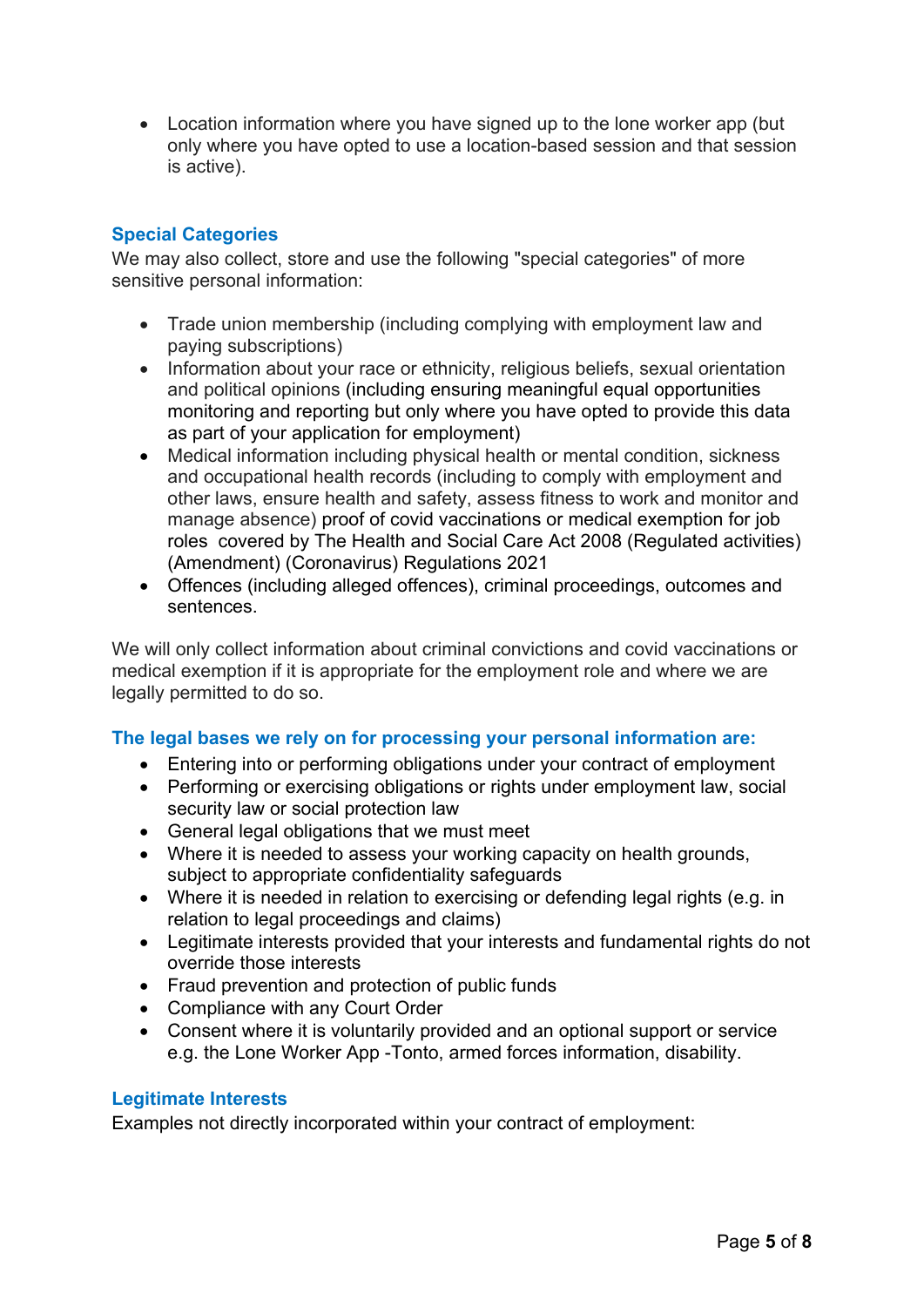- To monitor use of our information and communication systems to ensure compliance with our IT policies
- To ensure network and information security, including preventing unauthorised access to our computer and electronic communications systems and preventing malicious software distribution

 If we intend to use your information beyond our legal obligations or beyond the exercise of our specific rights in employment law, social security and social protection we will seek your consent to process your information and full guidance will be provided.

# **Automated decision-making**

All the decisions we make about you involve human intervention.

# **Cookies**

To find out how we use cookies please see our [cookie notice.](https://www.wigan.gov.uk/cookiespolicy)

# **Data sharing**

In addition to the general reasons for information sharing described in the Council's primary privacy notice:

- party has a legitimate interest or concern about your health and safety • We may share information about you with third parties where required by law, where necessary to fulfil your contract of employment or where we or a third
- • For the purposes of the National Fraud Initiative conducted by central government under Section 33 and Schedule 9 of the Local Audit and Accountability Act 2014
- In connection with school workforce census as provided for in Section 114 of the Education Act 2005 and the associated Education (Supply of Information about the School Workforce) (No.2) (England) Regulations 2007/2260, which affects some directly employed council staff working in education
- To offer you work-related benefits and to protect you at work
- To enable you to pay union subscriptions directly from your salary
- With the Joint Intelligence Unit (JIU) to evaluate and improve our policies and procedures.

As well as information directly collected from candidates in the recruitment process and from employees during the course of employment, we also collect or receive information from external parties such as:

- Former employees
- Referees
- Employment agencies and former employers
- Disclosure and Barring Service
- Complainants (e.g. service users/employees)
- Next of kin
- Health professionals
- Public sources, if relevant to employment and job role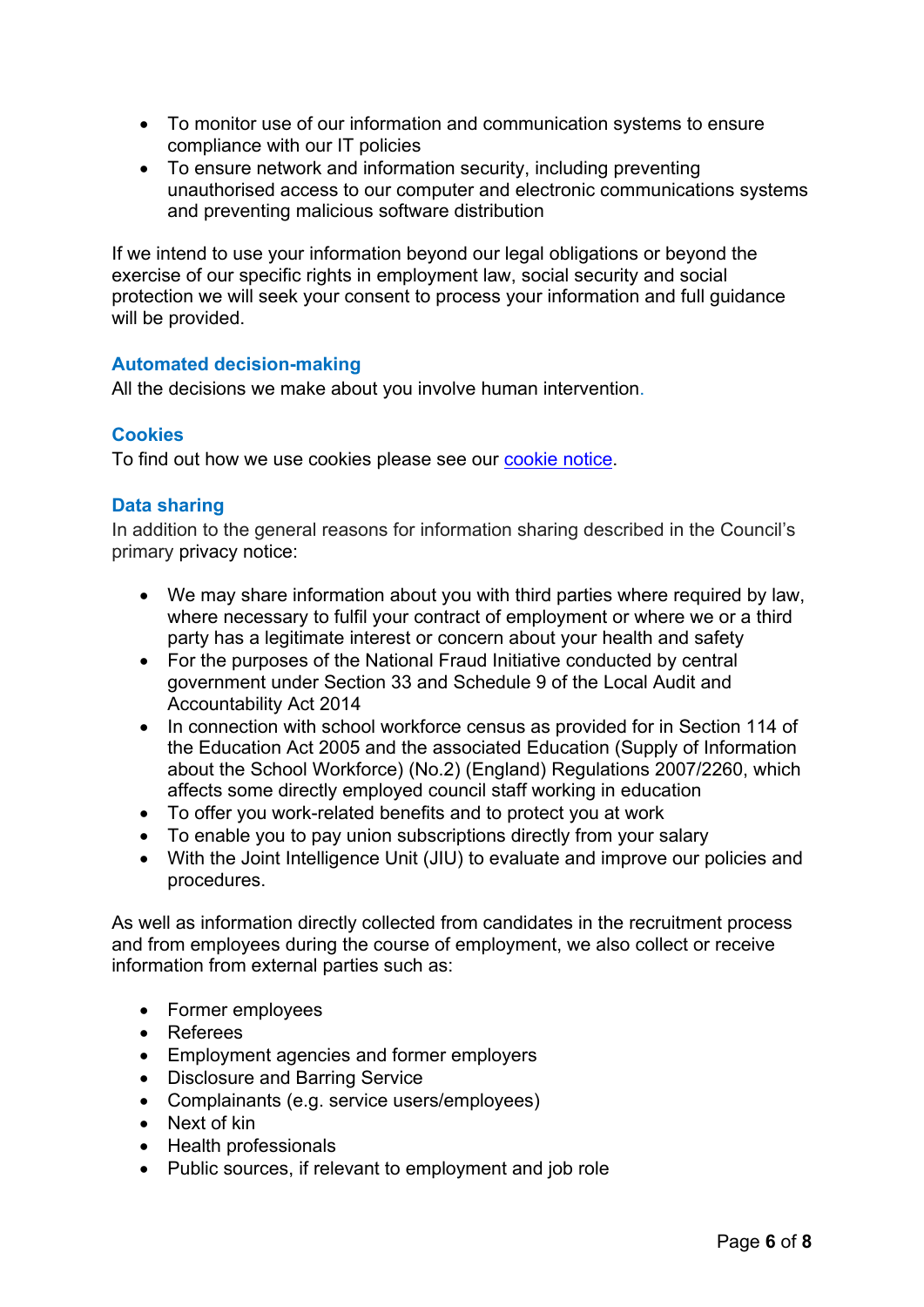- Govt Depts and Agencies
- Estate agents, landlords and legal professionals.

 for the fulfilment of your contract, including your ability or otherwise to perform your contractual obligations and to support you to do so under the terms of your However, information is only obtained from these third parties where is it necessary employment.

#### **Data retention**

We will only retain your personal information for as long as necessary to fulfil the purposes we collected it for, including for the purposes of satisfying any future legal, accounting, or reporting requirements.

Once your employment ends we must continue to retain necessary information in accordance with our corporate records management policy to fulfil legal, statutory, regulatory and pension requirements.

#### **Your rights**

You have legal rights in relation to your personal information. These apply regardless of your employment status with the Council.

You have a right to be informed about how and why your personal information is being processed. This notice fulfils that obligation.

forces membership) or <u>hremploymentservicecentre@wigan.gov.uk</u> so we can ensure Should your data have been collected based on your consent and you now wish to opt-out and withdraw that consent please, in the first instance, update your personal or sensitive details via I-Trent and remove any details you no longer wish to provide. Please also contact [armedforces@wigan.gov.uk](mailto:armedforces@wigan.gov.uk) (if the information relates to armed details are removed from any databases or email lists.

If you no longer wish to use the Lone Worker App and wish to withdraw consent to processing of personal details held in connection with the App (Tonto) please inform your Power User (or IT, if you are the Power User yourself) to have your account deleted – you will also need to delete the app.

#### **Rights of access and correction**

It is important that the personal information we hold about you is accurate and up to date. Please let us know if the information we hold about you should be corrected or updated.

You will not have to pay a fee to access your personal information (or to exercise any of the other rights). However, we may charge a reasonable fee if your request for access is in our view unreasonable or excessive. Alternatively, we may refuse to comply with the request in such circumstances.

Further details of your rights are contained within the Council's **primary privacy** [notice](https://www.wigan.gov.uk/privacynotices) which should be read in conjunction with this document.